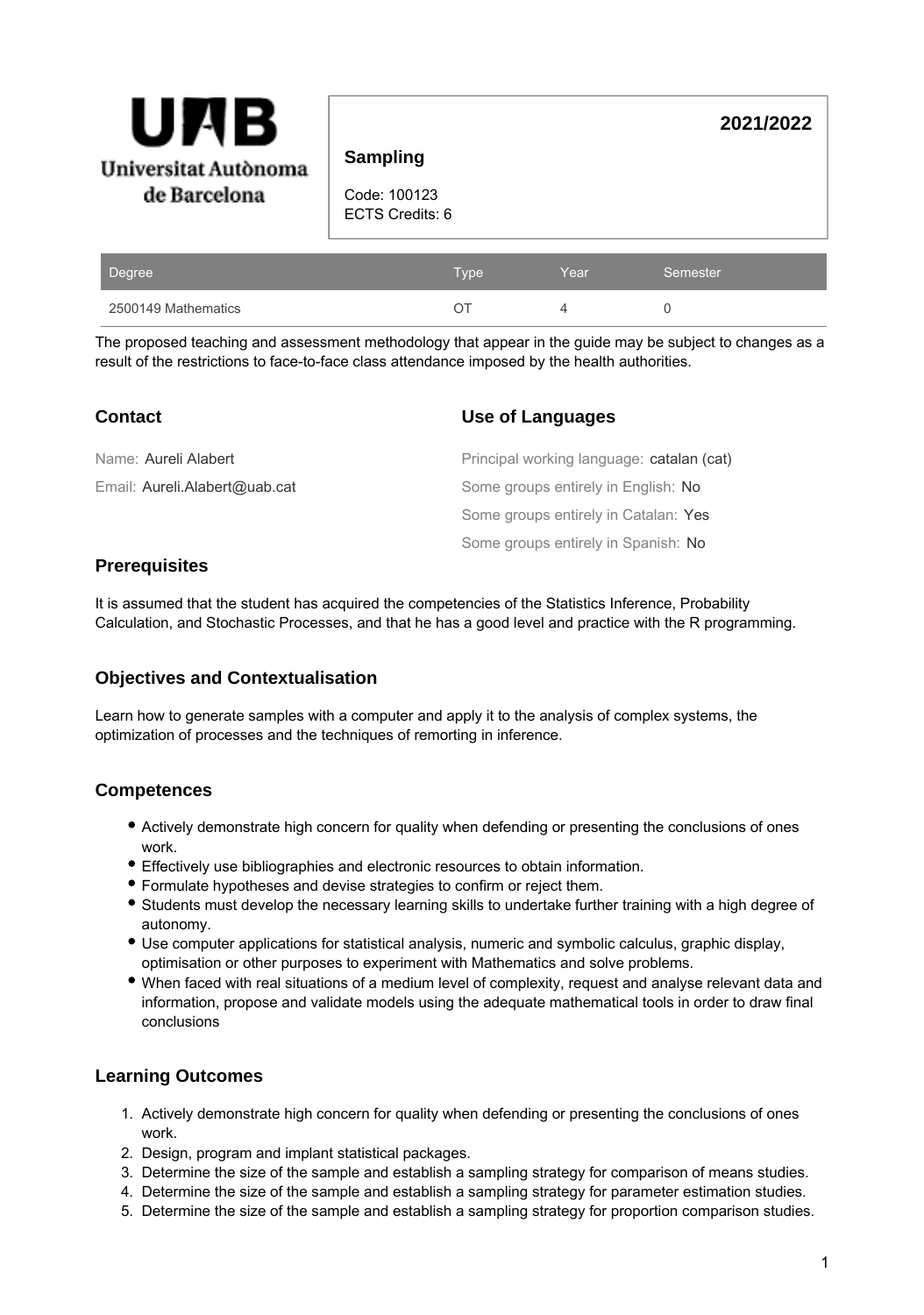- 6. Determine the size of the sample and establish a sampling strategy for special comparisons.
- 7. Draw conclusions and draft reports.
- 8. Effectively use bibliographies and electronic resources to obtain information.
- 9. Have the capacity to randomly detect and model in real problems.
- 10. Identify the different sources of information available.
- 11. Know the different data collection techniques.
- 12. Recognise the different types of sampling.
- 13. Students must develop the necessary learning skills to undertake further training with a high degree of autonomy.
- 14. Understand, identify and select statistical sources.
- 15. Use programs correctly and rationally.
- 16. Use quantitative thinking and reasoning.
- 17. Use statistical programs to calculate sample sizes.

## **Content**

Simulation: Simulation of random variables based on uniform law. Simulation of discrete events. Simulation with the simmer package. Analysis of the output, reduction of the variance. Generation of uniform variables. Permutational tests: Tests for two samples. Paired test of data. Correlation test. Advanced examples Bootstrap and other remotencing methods: Basics. Standard and bias error estimates. Parametric Bootstrap. Non-parametric Bootstrap. Methods for calculating trusted intervals. Examples of application (generalized linear and linear models, hypothesis tests, temporary series, ...). Remuestreig for automatic learning: Bagging. Boosting

# **Methodology**

Teaching will combine classroom lessons by teachers and practical work for students with a computer.

In all aspects of teaching / learning activities, the best efforts will be made by teachers and students to avoid language and situations that can be interpreted as sexist. To To achieve continuous improvement in this subject, everyone should collaborate in highlighting them Deviations that you observe regarding this objective.

Annotation: Within the schedule set by the centre or degree programme, 15 minutes of one class will be reserved for students to evaluate their lecturers and their courses or modules through questionnaires.

# **Activities**

| <b>Title</b>                                   | <b>Hours</b> |      | <b>ECTS</b> Learning Outcomes                             |
|------------------------------------------------|--------------|------|-----------------------------------------------------------|
| Type: Directed                                 |              |      |                                                           |
| Classroom lectures (theoretical and practical) | 48           | 1.92 | 9, 14, 11, 1, 6, 4, 3, 5, 2, 17, 7, 10, 16, 15            |
| Type: Autonomous                               |              |      |                                                           |
| Assignments                                    | 66           | 2.64 | 9, 14, 11, 1, 6, 4, 3, 5, 2, 17, 7, 10, 16, 13, 12, 15, 8 |
| Personal study of the subject                  | 32           | 1.28 | 9, 14, 11, 6, 4, 3, 5, 2, 17, 7, 10, 16, 13, 12, 15, 8    |

# **Assessment**

An exam will be done for each of the two parts of the subject (simulation and remotion), which will include both the theory and the practical part. The resulting grade will represent 60% of the final grade. The evaluation of practical assignments will represent the remaining 40% of the final mark.